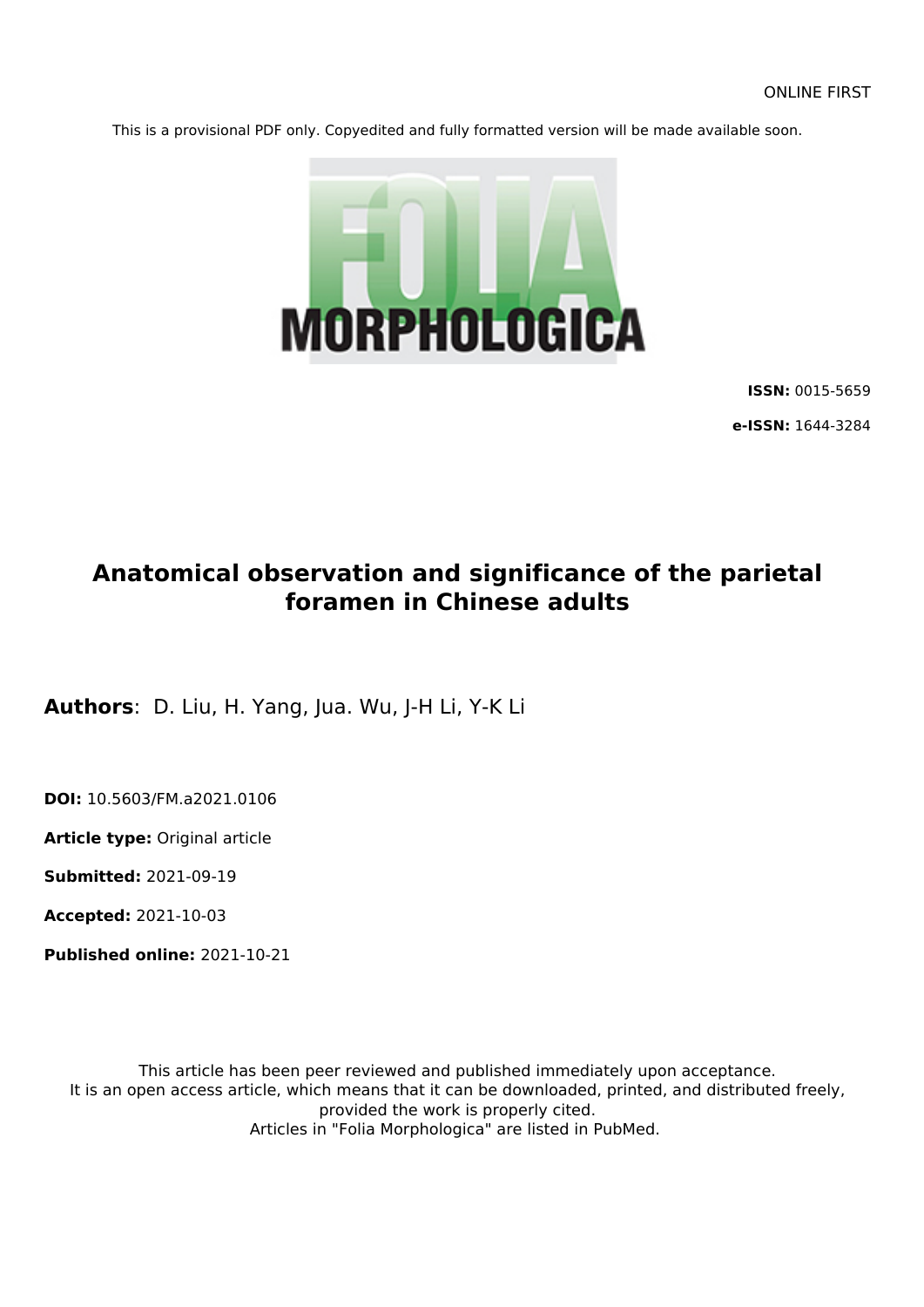# **Anatomical observation and significance of the parietal foramen in Chinese adults**

D. Liu et al., Anatomical observation and significance of the parietal foramen in Chinese adults

D. Liu<sup>1, 2#</sup>, H. Yang<sup>1#</sup>, J. Wu<sup>2#</sup>, J.-H. Li<sup>1</sup>, Y.-K. Li<sup>1</sup>

<sup>1</sup>School of Traditional Chinese Medicine, Southern Medical University, Guangzhou, Guangdong, P.R. China <sup>2</sup>Department of Rehabilitation Medicine, the third affiliated Hospital, Southern Medical University, Guangzhou, Guangdong, P.R. China

Address for correspondence: Yi-Kai Li, School of Traditional Chinese Medicine, Southern Medical University, No. 1838, North of Guangzhou Great Road, BaiYun District, Guangzhou, Guangdong Province, 510515, China, e-mail: ortho@fimmu.com *# These authors contributed equally to this work. Dan Liu is the first author, Han Yang and Juan Wu are the co-first.*

# **Abstract**

**Background:** This study aimed to investigate the incidence, number, diameter, and relative location of the parietal foramen (PF), as well as communication of intracranial and extracranial orifices and their direction, and sagittal suture morphology and length.

**Materials and methods:** A total of 280 dry Chinese adult skull specimens from the Department of Anatomy, Southern Medical University, were observed and measured. The occurrence rate and quantity of the PF near the sagittal suture were recorded. The aperture of the PF, the vertical distance between PF and sagittal suture, and the linear distance between PF and lambda were measured using a vernier calliper. The length of the sagittal suture was measured by a flexible ruler, the direction and communication of intracranial and extracranial orifices were detected using a probe.

**Results:** The total incidence of the PF was 82.86%, slightly more on the right side than on the left side. The single foramen type was the most. The mean diameter of the PF on the left and right sides were  $1.02 \pm 0.72$  mm and  $1.07 \pm 0.67$  mm, respectively, and the diameter of the PF on the sagittal suture was  $1.77 \pm 0.44$  mm. The mean vertical distance between the PF and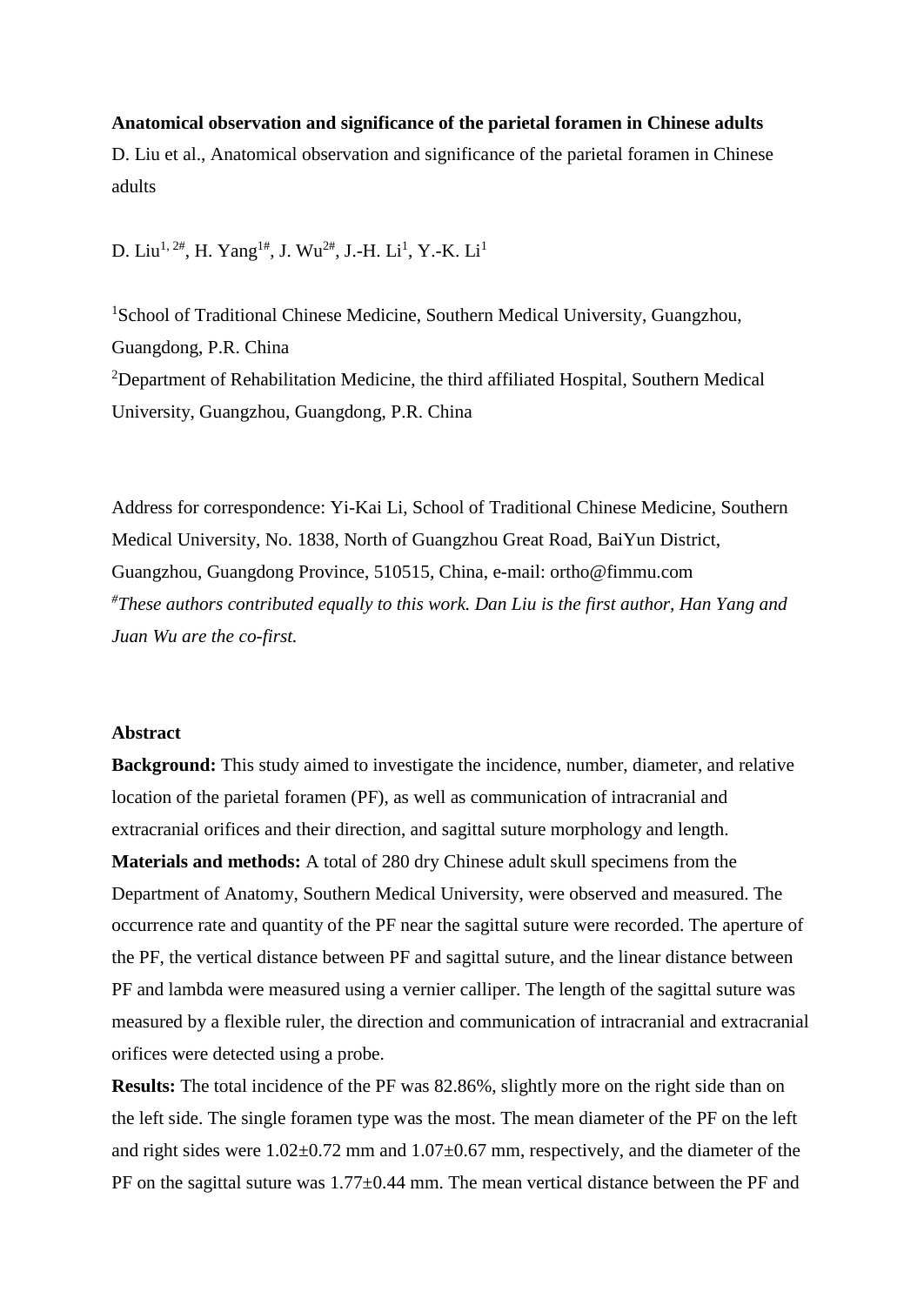the sagittal suture was  $5.90\pm2.78$  mm and  $5.85\pm2.75$  mm on the left and right sides, respectively. The shape of the sagittal suture in the PF area was primarily dentate shaped, with an average arc length of  $\gamma = 124.36 \pm 7.76$  mm, of which the majority were completely healed type. The intracranial and extracranial communication was 39.97%, and the majority of the PF were anteromedial direction.

**Conclusions:** The current study provided an anatomical basis for imaging diagnosis and neurosurgery by investigating the incidence, diameter, and relative location of the PF and intracranial and extracranial communication and direction.

**Key words: anatomy, skull, parietal foramen, sagittal suture, lambda, parietal emissary vein**

### **INTRODUCTION**

The parietal foramen (PF) is a small inconsistent diameter located at the border of the middle 1/3 and posterior 1/3 of the parietal bone near the sagittal suture. It is usually considered an emissary foramen [1]. The edge of the PF is clear, with meningeal branches of the occipital artery, venules and nerves passing through [2]. PF has some important functions, such as communicating intracranial and extracranial transmitting blood vessels, nerves, and regulating intracranial pressure and body temperature, while it remains unclear whether the PF has other functions [6,7]. The anatomical knowledge of the PF is essential for neurosurgery because surgical manoeuvres may rupture the guiding vein and thus lead to bleeding. Moreover, intracranial navigation through the PF for vascular disease (e.g., dural arteriovenous fistulas) is becoming mainstream research [3, 4].

The existing literature has shown that the incidence, number, diameter, shape, relative location of the PF, and intracranial and extracranial communication and direction are not constant [1, 5]. There are few studies investigating this topic on the Asian race to date, especially Chinese. The current study aimed to observe and provide a large number of anatomical data related to the PF in Chinese adults; to review the frequency and diameter of the PF in different ethnic groups; and to provide an anatomical reference for clinical, scientific research and teaching of modern medicine.

#### **MATERIALS AND METHODS**

**Materials and instruments**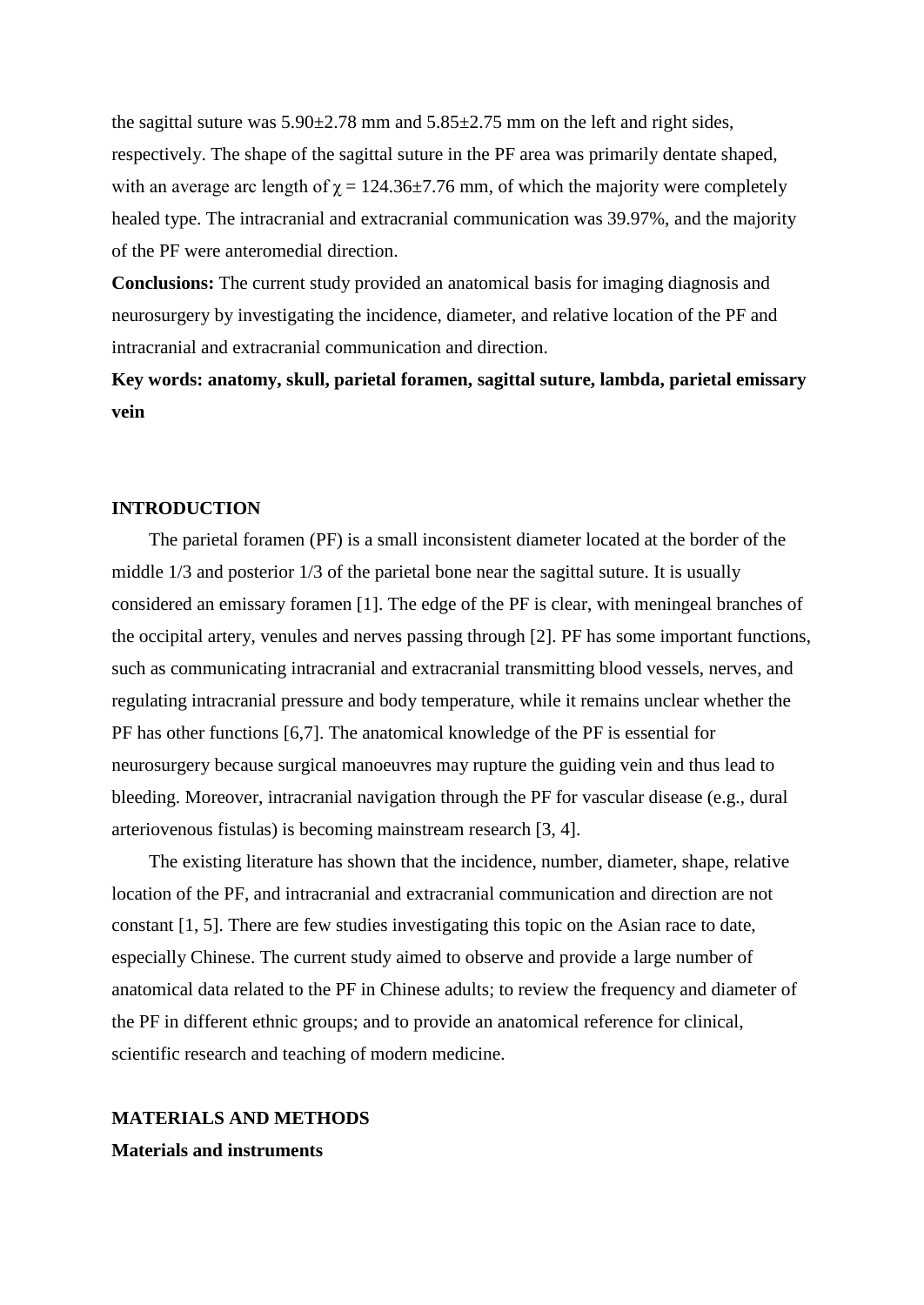A total of 280 dry Chinese adult skull specimens from the Department of Anatomy, Southern Medical University, were observed and measured after excluding skull damage, lesions, malformations, and intracranial foreign body filling. All the specimens were treated by corrosion, cleaning and drying. The structures were complete, and the external conditions of the skull, such as the PF and sagittal suture, were clearly identified. The sex of the specimens was known, but no age identification was made.

#### **Methods**

The incidence and number of the PF were observed by visual inspection, and the diameter of the PF, the vertical distance between the PF and the sagittal suture, and the linear distance between the PF and the herringbone were measured using a digital vernier calliper with an accuracy of 0.01 mm (Wuxi Kaibaoding Tools Co., Ltd., China). The length of the sagittal suture (the arch from the bregma  $(b)$  to the lambda  $(1)$ ) was measured using a flexible ruler. The direction and communication of intracranial and extracranial orifices were detected using a probe with a diameter of 0.5 mm.

All the above items were measured three times independently by two researchers. Both researchers had more than two years of experience in anatomical measurements and were trained before the measurement to reduce systematic errors. After the measurement, the digital image acquisition (D610 camera, Nikon) and image processing (Photoshop 2020, Illustrator 2020, Adobe) were performed.

All methods in the current study complied with the Declaration of Helsinki. The study was approved by the Chinese Ethics Committee of Registering Clinical Trials (Reference No. ChiECRCT20210191).

#### **Statistical analysis**

Using IBM SPSS Statistics for Windows 26.0 to analyse statistics. The values are expressed as an mean  $\pm$  SD ( $\overline{x}$  ± s). Using the Kolmogorov Smirnov test to assess the normality of the data. using the Paired-sample t-test or Wilcoxon signed-rank test to assess Bilateral asymmetry, and an independent-sample t-test or Mann-Whitney U test was used to assess gender dimorphism. For all the analyses,  $P < 0.05$  was considered to indicate statistical significance.

# **RESULTS**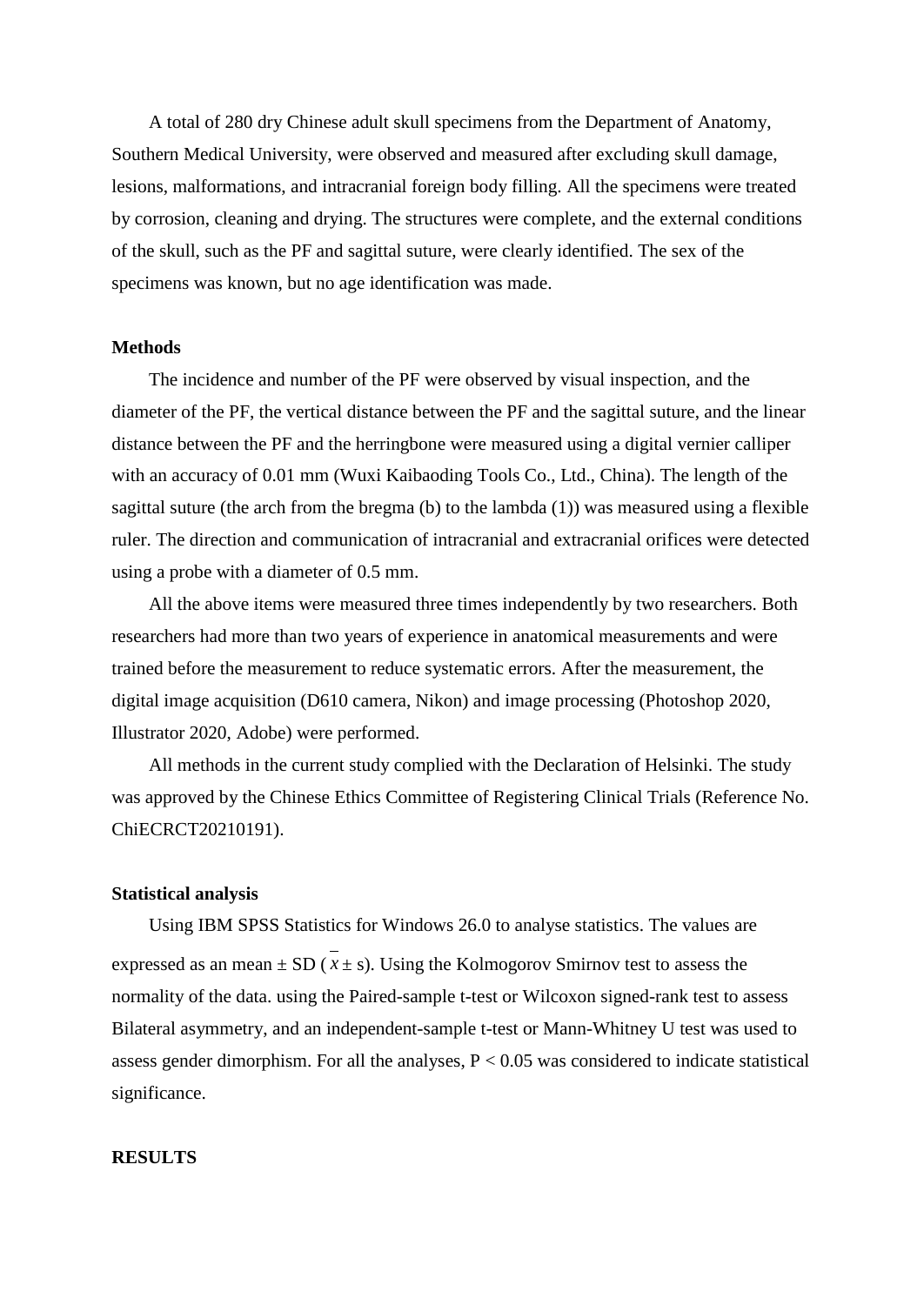#### **The incidence of the PF**

Of the 280 skulls measured, 161 were males, and 119 were females, with a male-tofemale ratio of 1.35:1. The overall incidence of PF was 82.86% (232/280). Among the PF, the incidence of the left PF was 63.21% (177/280), the incidence of the right PF was 66.07%, and the incidence of simultaneous incidence was 48.93% (137/280). Additionally, the incidence of the PF on the sagittal suture was 2.5% (7/280) (Figure 1). These incidences of the PF were compared with findings of previous studies (Table 1).

# **The diameter of the PF**

The diameters of the PF on the left and right sides were  $1.02\pm0.72$  mm and  $1.07\pm0.67$ mm, respectively, and the diameter of the PF on the sagittal suture was 1.77±0.44 mm. The diameters of the PF in males and females were 1.05±0.71 mm and 1.07±0.69 mm, respectively, and there was no statistically significant difference in the diameter of the PF in sides and sex (*P>*0.05) (Table 2).

#### **The relative location of the PF**

The vertical distance between the PF and the sagittal suture was  $6.12 \pm 2.62$  mm and 5.96±2.60 mm on the left and right sides, respectively. The vertical distance between the PF and the sagittal suture was not statistically different in sides and sex (*P>*0.05).

The linear distance between the PF and the lambda was  $35.33\pm 6.36$  mm and  $34.27\pm 5.84$ mm on the left and right sides, respectively; 34.90±6.50 mm and 34.40±5.98 mm in males and females, respectively. The distance between the PF to the lambda was not statistically different in sex (*P>*0.05) but was slightly longer on the left side than on the right side (*P<*0.001) (Table 3).

#### **The shape distribution, length and degree of healing of the extracranial sagittal suture**

The configuration of the human cranial suture is similar to a fingerprint, which varies from each other, and the morphology of the cranial suture is complex and highly specific [12]. The shape of the extracranial sagittal suture in the interparietal foramen area could be divided into six types:.straight suture in 3 cases (1.04%); dentate suture in 222 cases (79.27%); the corrugated suture in 44 cases (15.54%); the secondary corrugated suture in 4 cases  $(1.55\%)$ ; healed suture in 4 cases  $(1.55\%)$ ; the secondary healed suture in 4 cases (1.55%) (Figure 2). The arc length of the sagittal suture was between 100 mm and 141 mm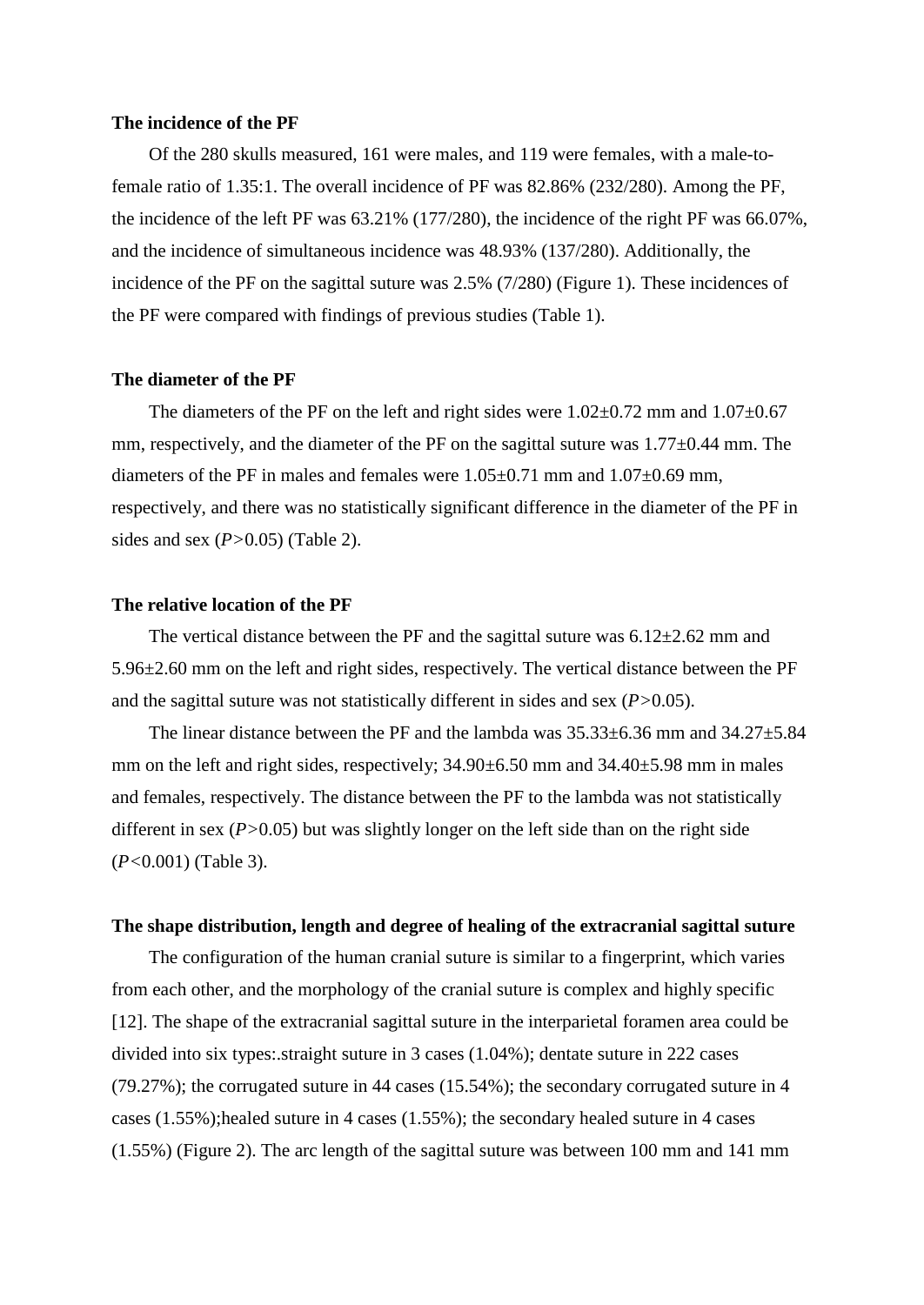$(\chi=124.36\pm7.76$  mm) (Table 4). 66.22% of the extracranial sagittal sutures were completely healed, 31.08% were partially healed, and 2.70% were completely unhealed.

# **The intracranial and extracranial communication of the PF**

Of the 280 skulls measured, a total of 98 skulls with 178 PF had intracranial and extracranial communication. Among these PF, the communication rate of the PF on the left and right sides was 17.18% (48 cases) and 22.09% (63 cases), respectively. The incidence of the PF communication on both sides was 6.75 (20 cases), and the PF communication on the sagittal suture was 2.45% (7 cases). The PF communication was 19.64% (55 cases) in males and 15.36% (43 cases) in females. Intracranial and extracranial communication of the PF was not statistically different in sides and sex (*P>*0.05).

The 178 single-hole PF were classified according to their directions [15]: 39.70% antero-medial direction (46), 17.65% anterior direction (21), 13.24% antero-lateral direction (15), 13.24% antero-superior direction (15), 11.76% antero-inferior direction (14), 2.94% medio-superior direction (3), and 1.47% medio-inferior direction (2).

# **DISCUSSION**

The PF is usually located on both sides of the middle 1/3 and posterior 1/3 of the sagittal suture [1]. The frequency, number, diameter, shape, location of the PF, intracranial and extracranial communication and direction are not constant. Studying the PF is, therefore, important not only for understanding the complex regional neurovascular anatomy but also for distinguishing between normal and potentially abnormal structures [16].

The overall incidence of the PF measured in the current study was 82.86%, which was different from other populations(Table 1), which may be due to ethnic differences, and this trend was also reported by Makandar et al. [17]. With the development of imaging technology, the diameter of the PF can be scanned by MRI and CT to diagnose some diseases, so it is of considerable significance for research on the diameter of the PF. The diameter of the PF in Chinese adults measured in this study was larger than that in the study by Yoshioko et al. [14] but smaller than that in the study by Berry and Singh et al. [11, 18], and the diameter was not statistically different in sides and sex (*P>*0.05). The distance between the PF and the sagittal suture can affect the complexity of the sagittal suture, and the mean distance was  $5.90\pm2.78$  mm on the left side and  $5.85\pm2.75$  mm on the right side, which was smaller than 6.7 mm reported by Murlimanju BV et al[1]. Investigating the specificity of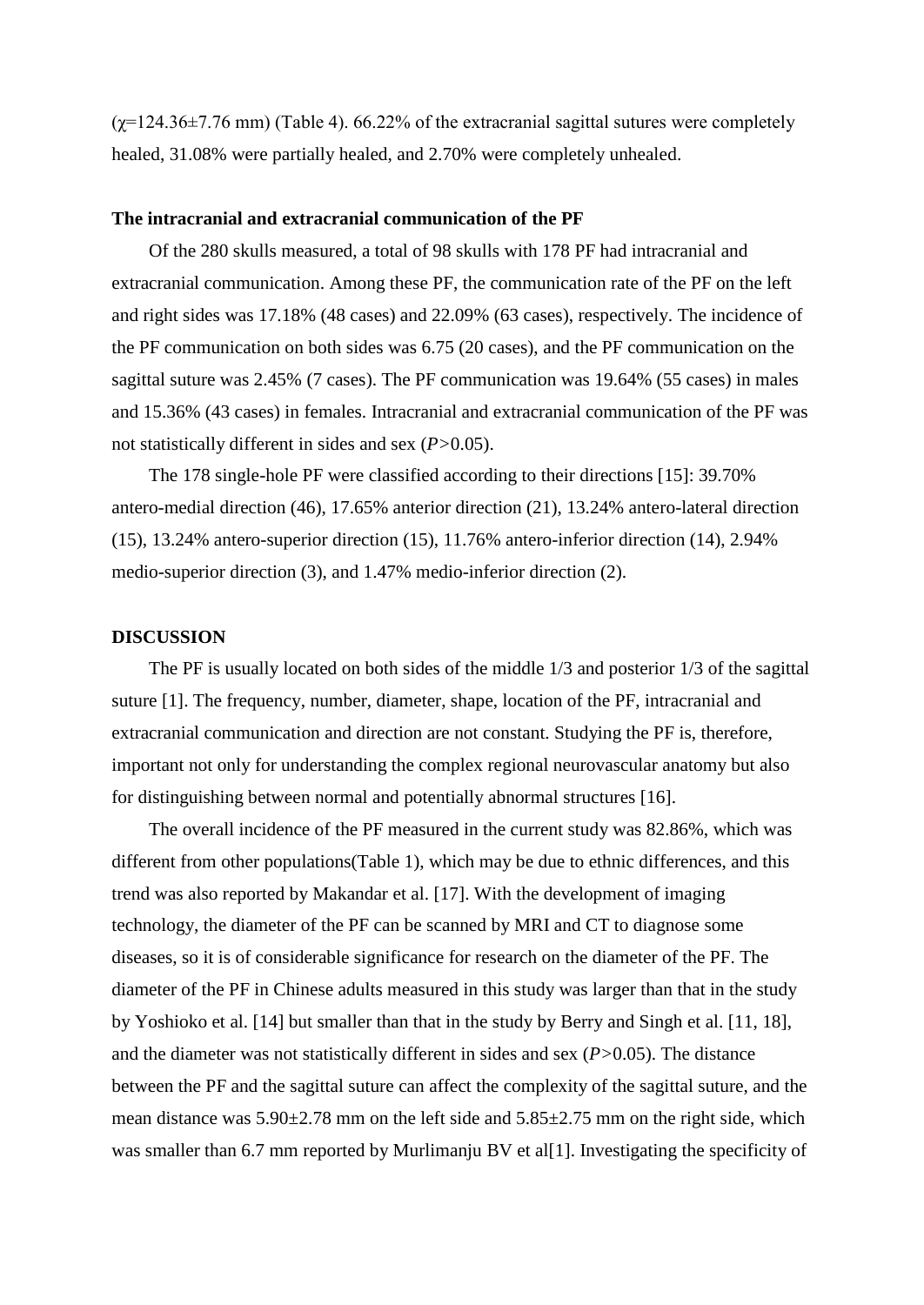cranial sutures, especially extracranial sagittal sutures, may provide a new way of identifying individual biological information for criminal investigation, forensics and other fields.

The PF is a characteristic of humans, which is less frequent in lower animals and absent in some species [12]. Normal PF usually transmits venules connecting the occipital vein and superior sagittal sinus, anastomosis and nerves between the middle meningeal artery and occipital artery [16]. Reis CV studied 40 parietal regions in 20 adult bodies and observed that each foramen transmitted an anastomotic vessel between the middle meningeal artery and the extracranial artery, with the superficial temporal artery anastomosing to the superficial occipital artery in 55% of cases and the middle meningeal artery anastomosing the pericranial arteriole in the remaining cases (45%) [3]. The emissary vein (EV) in the PF crosses the skull with varying degrees of inclination, while presenting a highly consistent course on the sagittal plane [16].

Other functions of the PF (except allowing vessels to pass through) remain unknown and under ongoing investigation. In the study by Tsutsumi S et al., it was found that 75% of the emissary vein (EV) passed through the PF as a single channel, EV could function as a blood supply vessel under pathological conditions; for example, EV could play a role in supplying dural vessels in the case of maxillary sinus dural arteriovenous fistulas, and EV could be found play a role in supplying blood in MRI of patients with parasagittal meningiomas [16]. The EV drain intracranial and extracranial blood flow, and these veins are not valvular and play a key role in controlling intracranial pressure and body temperature, particularly when the head position and Valsalva manoeuvre changes during daily physical activity [19]. Body GI et al. also proposed that the skull roof osteomyelitis, meningitis, and brain abscess may be complications due to perforating vein infection between the diploe, meninges, and meningeal veins, and then concluded that scalp injury and disease would be reduced by half without the EV [12]. Additionally, Chapot R et al. reported firstly several cases of dural fistula treated by transcranial puncture of the PF and the mastoid foramen. The arterial anastomosis in the dural fistula was enlarged and supplied to the vessels of the PF and mastoid foramen, and the intracranial segment of the supply artery was traversed along a straight line[20]. The PF or mastoid foramen, therefore, could be directly punctured and entered into the straight segment of the supply artery, and propylene glue could inject to embolise the fistula [20].

There are scarce studies on the role of nerves in the PF to date. Lacković Z et al. found that there may be a direct bidirectional innervation between the trigeminal nerve in the parietal foramen and the epidural system through the experiment of botulinum toxin in the treatment of migraine in mice [21].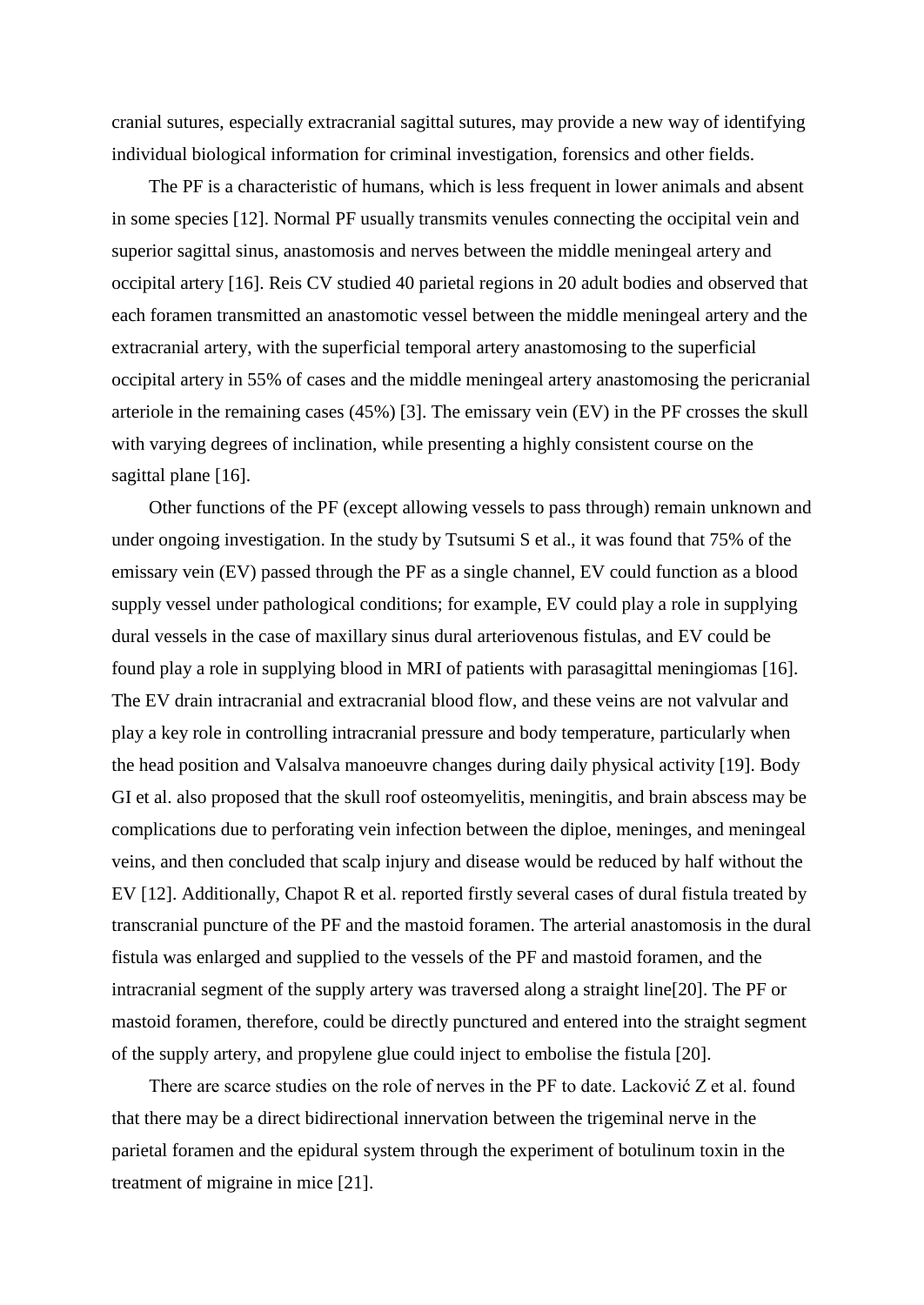Enlarged parietal foramina (EPF) is a rare defect in parietal bone development resulting from intramembranous osteogenesis abnormalities, and they are not homologous to normal PF and have a different development basis [22-24]. It was first described in 1707 but not appreciated by scholars until the 1940s [15]. During the development of a normal foetus, intramembranous osteogenesis occurs in the squamous portion of the frontal, parietal, and temporal bones, which are usually ossified during the fifth month of gestation. When there is insufficient ossification around the parietal notch, they form giant permanent holes [15]. The diameter has been reported to be up to 2.0 cm [25], and the incidence is not well understood. Tubbs RS reported its incidence to be about 1 in 15,000 to 1 in 25,000, and transmission by autosomal dominant inheritance [26]. The EPF is associated with Saethre-Chotzen syndrome [25] and the deletion of chromosome 11 [23]. The EPF is now thought to result from mutations in the homeobox genes ALX4 (located on chromosome 11) and MSX2 (located on chromosome 5) [27-29]. Therefore, Durão C et al. proposed that decreased identity information could be clarified by forensic identification based on rare anatomical variations of the PF [30]. In addition, studies have found that pathological processes of some diseases may change the diameter and shape of the skull foramina, which may be associated with cranial malformation, cleft lip and palate, craniofacial dysplasia, broad thumb syndrome, hypoplasia of the skull and clavicle, and syndrome consisting of the hypoplastic syndrome [31, 32], ocular inflammation, hyperglycaemia, obesity, mental retardation and epilepsy [26]. The treatment of the EPF is usually conservative; traditional Chinese medical massage and acupuncture can change intracranial and extracranial, and diploic vascular blood flow, but whether the treatment could change the diameter of the PF remains unclear. However, persistent cranioschisis may require surgical closure [15]. In the current study, the EPF was not observed.

#### **Limitations and expectations**

This study had some limitations, e.g., no geographical and age analysis and identification. Also, the relevant data of the PF were measured and analysed manually in this study, and advanced instruments and equipment such as computer analysis were not used. For future research, modern instruments and equipment can be used to carry out more in-depth and precise research on clinical anatomy to obtain more anatomical information conducive to basis and clinical medicine.

# **CONCLUSIONS**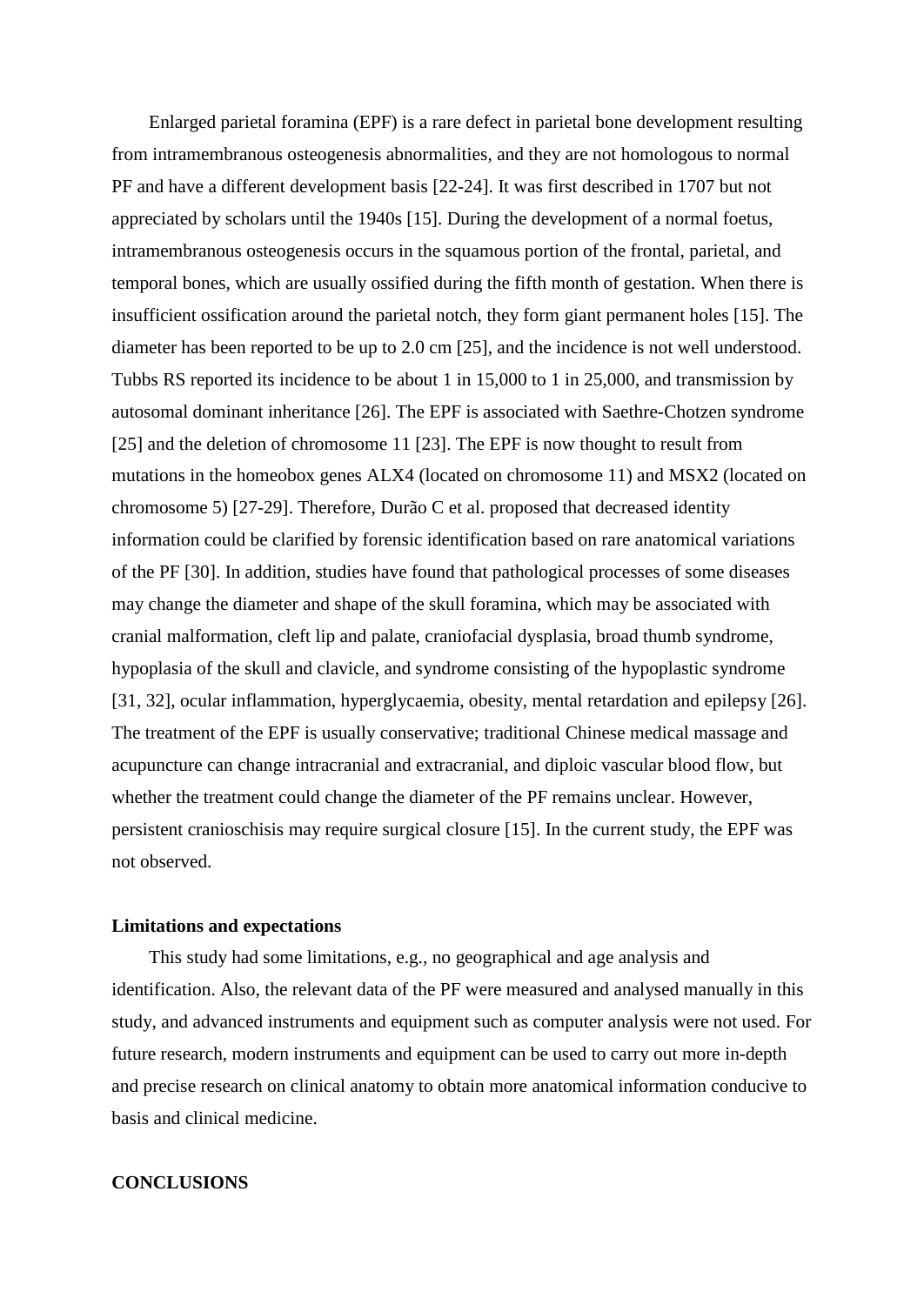This study measured the incidence, diameter, and location of the PF in Chinese adults, and found the differences compared with other ethnic groups. These findings also provided us with a scientific basis for imaging diagnosis and treatment associated with the PF.

# **Acknowledgements**

We are grateful to the Human Anatomy Laboratory of the Southern Medical University, which provided materials that were essential to carry out the study.

# **Ethical approval**

All methods in the study were carried out in accordance with the Helsinki guidelines and declaration. Ethical approval for this study was obtained from the Chinese Ethics Committee of Registering Clinical Trials (Reference number: ChiECRCT20210191).

**Conflict of interest:** None declared.

# **REFERENCES**

- [1] Murlimanju BV, Saralaya VV, Somesh MS, et al. Morphology and topography of the parietal emissary foramina in South Indians: an anatomical study. Anat Cell Biol. 2015; 48(4): 292-298, doi: 10.5115/acb.2015.48.4.292, PMID: 26770881.
- [2] Mann RW. Enlarged parietal foramina and craniosynostosis in an American Indian child. AJR Am J Roentgenol. 1990; 154(3): 658, doi: 10.2214/ajr.154.3.2106245, PMID: 2106245.
- [3] Reis CV, Deshmukh V, Zabramski JM, et al. Anatomy of the mastoid emissary vein and venous system of the posterior neck region: neurosurgical implications. Neurosurgery. 2007; 61(5 Suppl 2): 193-200; discussion 200-201, doi: 10.1227/01.neu.0000303217.53607.d9, PMID: 18091233.
- [4] Murlimanju BV, Reddy G, Prabhu LV, et al. Foramen of Vesalius: Prevalence, Morphology, Embryological Basis and Clinical Implications. 2015 ,
- [5] Sharma NA, Garud RS. Morphometric evaluation and a report on the aberrations of the foramina in the intermediate region of the human cranial base: A study of an Indian population. European Journal of Anatomy. 2011; 15(3): 140-149,
- [6] de Souza Ferreira MR, Galvão A, de Queiroz Lima P, et al. The parietal foramen anatomy: studies using dry skulls, cadaver and in vivo MRI. Surg Radiol Anat. 2021; 43(7): 1159-1168, doi: 10.1007/s00276- 020-02650-0, PMID: 33399919.
- [7] Louis RG, Loukas M, Wartmann CT, et al. Clinical anatomy of the mastoid and occipital emissary veins in a large series[J]. Surg Radiol Anat, 2009,31(2):139-144.doi:10.1007/s00276-008-04 23-5.
- [8] Mann RW, Manabe J, Byrd JE. Relationship of the Parietal Foramen and Complexity of the Human Sagittal Suture. International Journal of Morphology. 2009; 27(2), doi: 10.4067/S0717- 95022009000200040,
- [9] Gangmei G. Variations of parietal foramen in dried adult human skulls ,2018.
- [10] Keskil S, Gözil R, Calgüner E. Common surgical pitfalls in the skull. Surg Neurol. 2003; 59(3): 228- 231; discussion 231, doi: 10.1016/s0090-3019(02)01038-8, PMID: 12681561.
- [11] Carolineberry A, Berry RJ. Epigenetic variation in the human cranium. J Anat. 1967; 101(Pt 2): 361- 379, PMID: 4227311.
- [12] Boyd GI. The Emissary Foramina of the Cranium in Man and the Anthropoids. J Anat. 1930; 65(Pt 1): 108-121, PMID: 17104299.
- [13] Wysocki J, Reymond J, Skarzyński H, et al. The size of selected human skull foramina in relation to skull capacity. Folia Morphol (Warsz). 2006; 65(4): 301-308, PMID: 17171609.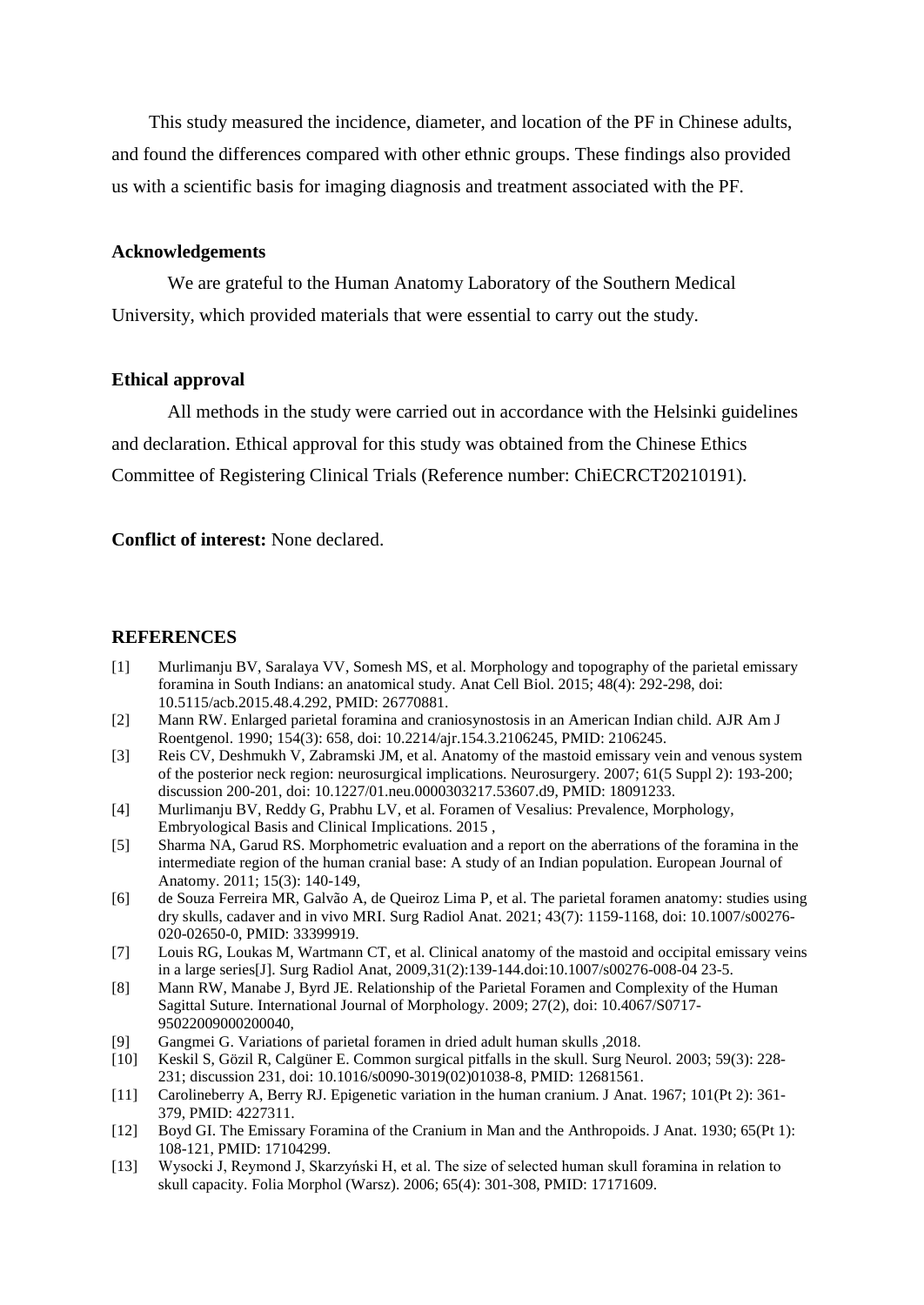- [14] Yoshioka N, Rhoton AL Jr, Abe H. Scalp to meningeal arterial anastomosis in the parietal foramen. Neurosurgery. 2006; 58(1 Suppl): ONS123-126; discussion ONS123-126, doi: 10.1227/01.NEU.0000193516.46104.27, PMID: 16543869.
- [15] Griessenauer CJ, Veith P, Mortazavi MM, et al. Enlarged parietal foramina: a review of genetics, prognosis, radiology, and treatment. Childs Nerv Syst. 2013; 29(4): 543-547, doi: 10.1007/s00381-012- 1982-7, PMID: 23207976.
- [16] Tsutsumi S, Nonaka S, Ono H, et al. The extracranial to intracranial anastomotic channel through the parietal foramen: delineation with magnetic resonance imaging. Surg Radiol Anat. 2016; 38(4): 455-459, doi: 10.1007/s00276-015-1579-4, PMID: 26498934.
- [17] Makandar UK, Kulkarni PR, Suryakar AN. Comparative Study of Incidence of Parietal Foramina in North and South Indian Human Crania. Indian Journal of Forensic Medicine & Toxicology. 2013; 7(2),
- [18] Singh D, Raibagkar D. Study of variation in atypical foramina of dry human skull. NJIRM. 2011; 2(2): 1-5,
- [19] Mortazavi MM, Tubbs RS, Riech S, et al. Anatomy and pathology of the cranial emissary veins: a review with surgical implications. Neurosurgery. 2012; 70(5): 1312-1318; discussion 1318-1319, doi: 10.1227/NEU.0b013e31824388f8, PMID: 22127046.
- [20] Chapot R, Saint-Maurice JP, Narata AP, et al. Transcranial puncture through the parietal and mastoid foramina for the treatment of dural fistulas. Report of four cases. J Neurosurg. 2007; 106(5): 912-915, doi: 10.3171/jns.2007.106.5.912, PMID: 17542540.
- [21] Lacković Z, Filipović B, Matak I, et al. Activity of botulinum toxin type A in cranial dura: implications for treatment of migraine and other headaches. Br J Pharmacol. 2016; 173(2): 279-291, doi: 10.1111/bph.13366, PMID: 26493010.
- [22] O&#39, RAHILLY R, TWOHIG MJ. Foramina parietalia permagna. Am J Roentgenol Radium Ther Nucl Med. 1952; 67(4): 551-561, PMID: 14914930.
- [23] Bartsch O, Wuyts W, Van Hul W, et al. Delineation of a contiguous gene syndrome with multiple exostoses, enlarged parietal foramina, craniofacial dysostosis, and mental retardation, caused by deletions in the short arm of chromosome 11. Am J Hum Genet. 1996; 58(4): 734-742, PMID: 8644736.
- [24] Tubbs RS, Smyth MD, Oakes WJ. Parietal foramina are not synonymous with giant parietal foramina. Pediatr Neurosurg. 2003; 39(4): 216-217, doi: 10.1159/000072475, PMID: 12944704.
- [25] Thompson EM, Baraitser M, Hayward RD. Parietal foramina in Saethre-Chotzen syndrome. J Med Genet. 1984; 21(5): 369-372, doi: 10.1136/jmg.21.5.369, PMID: 6502651.
- [26] Tubbs RS, Doughty K, Oakes WJ, et al. Duane's syndrome and giant parietal foramina. Pediatr Neurol. 2004; 30(1): 75-76, doi: 10.1016/s0887-8994(03)00425-9, PMID: 14738958.
- [27] Mavrogiannis LA, Taylor IB, Davies SJ, et al. Enlarged parietal foramina caused by mutations in the homeobox genes ALX4 and MSX2: from genotype to phenotype. Eur J Hum Genet. 2006; 14(2): 151-158, doi: 10.1038/sj.ejhg.5201526, PMID: 16319823.
- [28] Wilkie AO, Tang Z, Elanko N, et al. Functional haploinsufficiency of the human homeobox gene MSX2 causes defects in skull ossification. Nat Genet. 2000; 24(4): 387-390, doi: 10.1038/74224, PMID: 10742103.
- [29] Wuyts W, Cleiren E, Homfray T, et al. The ALX4 homeobox gene is mutated in patients with ossification defects of the skull (foramina parietalia permagna, OMIM 168500). J Med Genet. 2000; 37(12): 916-920, doi: 10.1136/jmg.37.12.916, PMID: 11106354.
- [30] Durão C, Carpinteiro D, Pedrosa F, et al. Enlarged parietal foramina: a rare forensic autopsy finding. Int J Legal Med. 2016; 130(3): 855-857, doi: 10.1007/s00414-015-1239-6, PMID: 26233611.
- [31] Mupparapu M, Binder RE, Duarte F. Hereditary cranium bifidum persisting as enlarged parietal foramina (Catlin marks) on cephalometric radiographs. Am J Orthod Dentofacial Orthop. 2006; 129(6): 825-828, doi: 10.1016/j.ajodo.2006.02.020, PMID: 16769502.
- [32] Reddy AT, Hedlund GL, Percy AK. Enlarged parietal foramina: association with cerebral venous and cortical anomalies. Neurology. 2000; 54(5): 1175-1178, doi: 10.1212/wnl.54.5.1175, PMID: 10720293.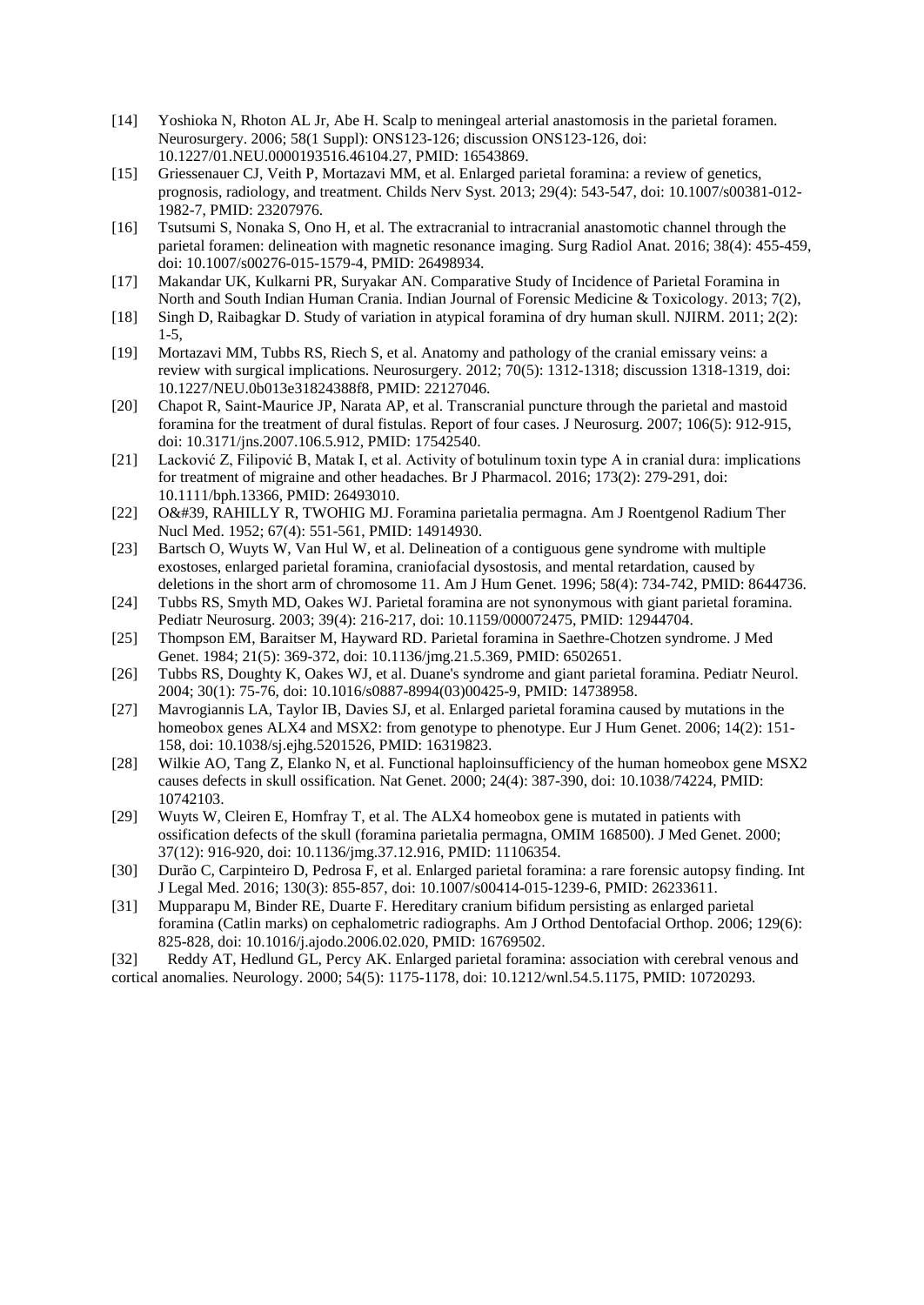| No.            | Author (s)                 | Year | <b>Population</b>   | <b>Sample</b><br>Size(n) | <b>Incidence</b><br>$(\%)$ |
|----------------|----------------------------|------|---------------------|--------------------------|----------------------------|
| $\mathbf{1}$   | Le Double et al.[6]        | 2021 | <b>Brazil</b>       | 301                      | 84.3                       |
| $\overline{2}$ | <b>Present study</b>       | 2021 | Chinese             | 280                      | 82.86                      |
| 3              | Mann et al.[8].            | 2009 | Japan               | 137                      | 80.3                       |
| $\overline{4}$ | Gangmei et al.[9].         | 2018 | India               | 48                       | 77.1                       |
| 5              | Murlimanju BV et<br>al.[4] | 2015 | South Indians       | 116                      | 71.5                       |
| 6              | Keskil et al.[10]          | 2003 | Turkey              | 200                      | 63                         |
|                |                            |      | North America       | 50                       | 62                         |
|                | Berry and Berry[11]        |      | Nigeria             | 56                       | 59.2                       |
|                |                            | 1967 | Peru                | 53                       | 53                         |
| 7              |                            |      | India               | 53                       | 50                         |
|                |                            |      | <b>Burma</b>        | 51                       | 50                         |
|                |                            |      | Egypt               | 250                      | 44.2                       |
|                |                            |      | Palestine (Lachish) | 54                       | 35.2                       |
|                |                            |      | Palestine (Modern)  | 18                       | 22.2                       |
| 8              | Boyd GI $[12]$             | 1930 | Scotland            | 1500                     | 60                         |
| 9              | Wysocki et al.[13]         | 2006 | Poland              | 100                      | 60                         |
| 10             | Yoshioko et al.[14]        | 2006 | <b>USA</b>          | 20                       | 50                         |

**Table 1.** Incidence of the PF (from high to low incidence)

**Table 2.** Diameter of the PF (mm)

| <b>Bore</b>        | <b>Side</b>               |                 | Gender                    |                 |  |
|--------------------|---------------------------|-----------------|---------------------------|-----------------|--|
| <b>Diameter</b>    | Left                      | <b>Right</b>    | <b>Males</b>              | <b>Females</b>  |  |
| Min                | $\Omega$                  | $\theta$        | $\theta$                  | $\theta$        |  |
| Max                | 3.29                      | 2.82            | 3.29                      | 2.82            |  |
| Mean $\pm$ SD<br>P | $1.02 \pm 0.72$<br>> 0.05 | $1.07 \pm 0.67$ | $1.05 \pm 0.71$<br>> 0.05 | $1.07 \pm 0.69$ |  |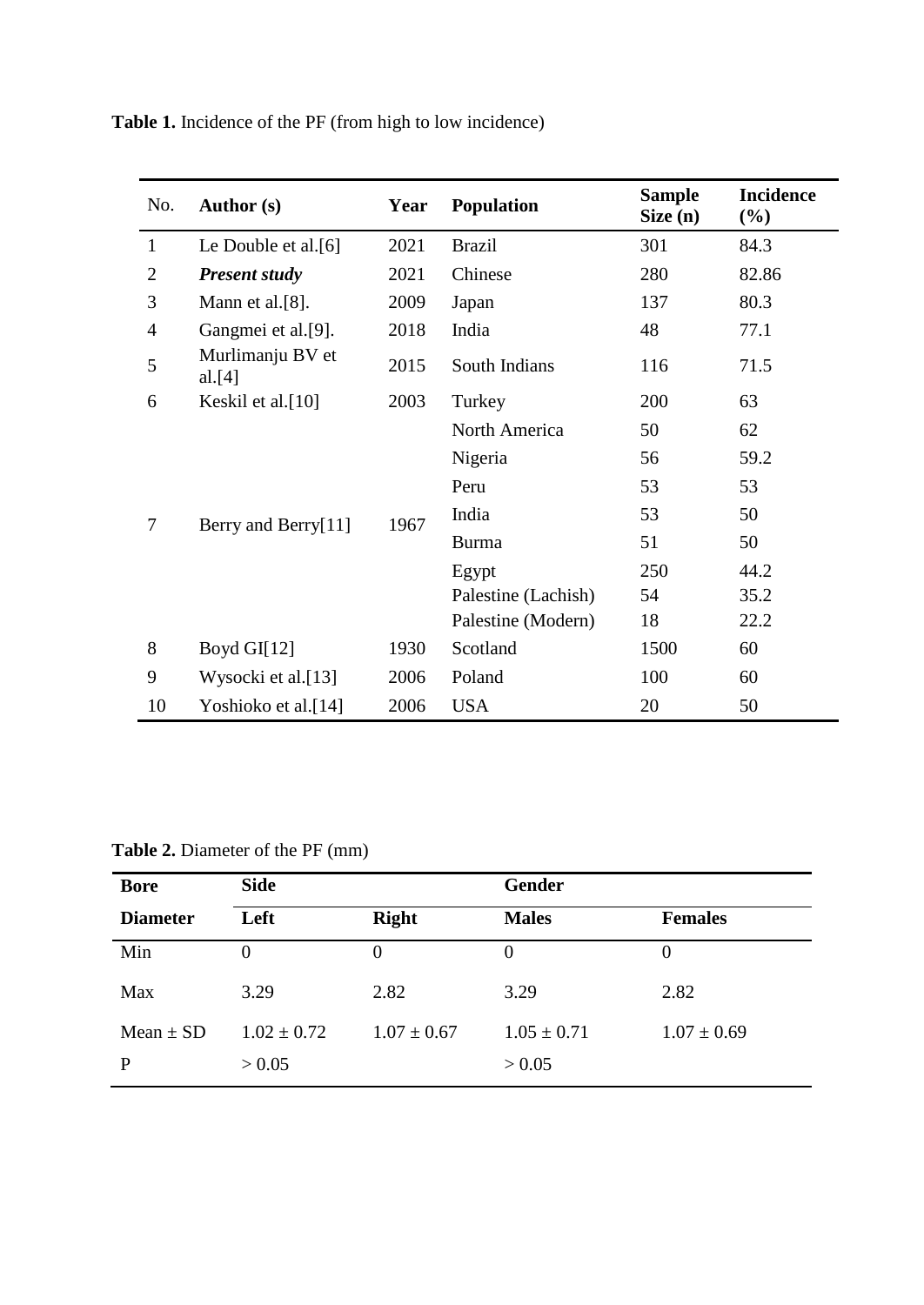|                 | <b>Sagittal suture</b> |              |               |                | Herringbone |              |               |                |
|-----------------|------------------------|--------------|---------------|----------------|-------------|--------------|---------------|----------------|
| <b>Distance</b> | <b>Side</b>            |              | <b>Gender</b> |                | <b>Side</b> |              | <b>Gender</b> |                |
|                 | Left                   | <b>Right</b> | <b>Males</b>  | <b>Females</b> | Left        | <b>Right</b> | <b>Males</b>  | <b>Females</b> |
| Min             | $\theta$               | $\Omega$     | $\Omega$      | 0.81           | 12.22       | 17.79        | 12.22         | 20.08          |
| Max             | 13.84                  | 15.09        | 15.09         | 12.06          | 46.46       | 52.94        | 48.49         | 52.94          |
| Mean $\pm$      | 6.12 $\pm$             | $5.96 \pm$   | 6.18 $\pm$    | $5.98 \pm$     | $35.33\pm$  | $34.27 \pm$  | $34.90 \pm$   | $34.40 \pm$    |
| <b>SD</b>       | 2.62                   | 2.60         | 2.94          | 2.33           | 6.36        | 5.84         | 6.50          | 5.98           |
| P               | > 0.05                 |              | > 0.05        |                | > 0.001     |              | > 0.05        |                |

**Table 3.** The vertical distance between the PF and the sagittal suture and the linear distance between the PF and the lambda (mm)

**Table 4.** Range and proportion of arc length of the sagittal suture (n=280)

| Range [mm]         | $100 - 109$ | 110–119 | 120–129 | 130–139 | >140  |
|--------------------|-------------|---------|---------|---------|-------|
| Percentage $(\% )$ | 2.78%       | 18.05%  | 51.39%  | 26.39%  | 1.39% |



**Figure1** Presence/absence of the PF; **A.** Absent; **B.** Present unilaterally (arrow); **C.** Present bilateral (arrow); **D–F.** Presence of multiple foramina (arrows); **G.** Internal view of the PF; **H.** Sagittal section in the PF.